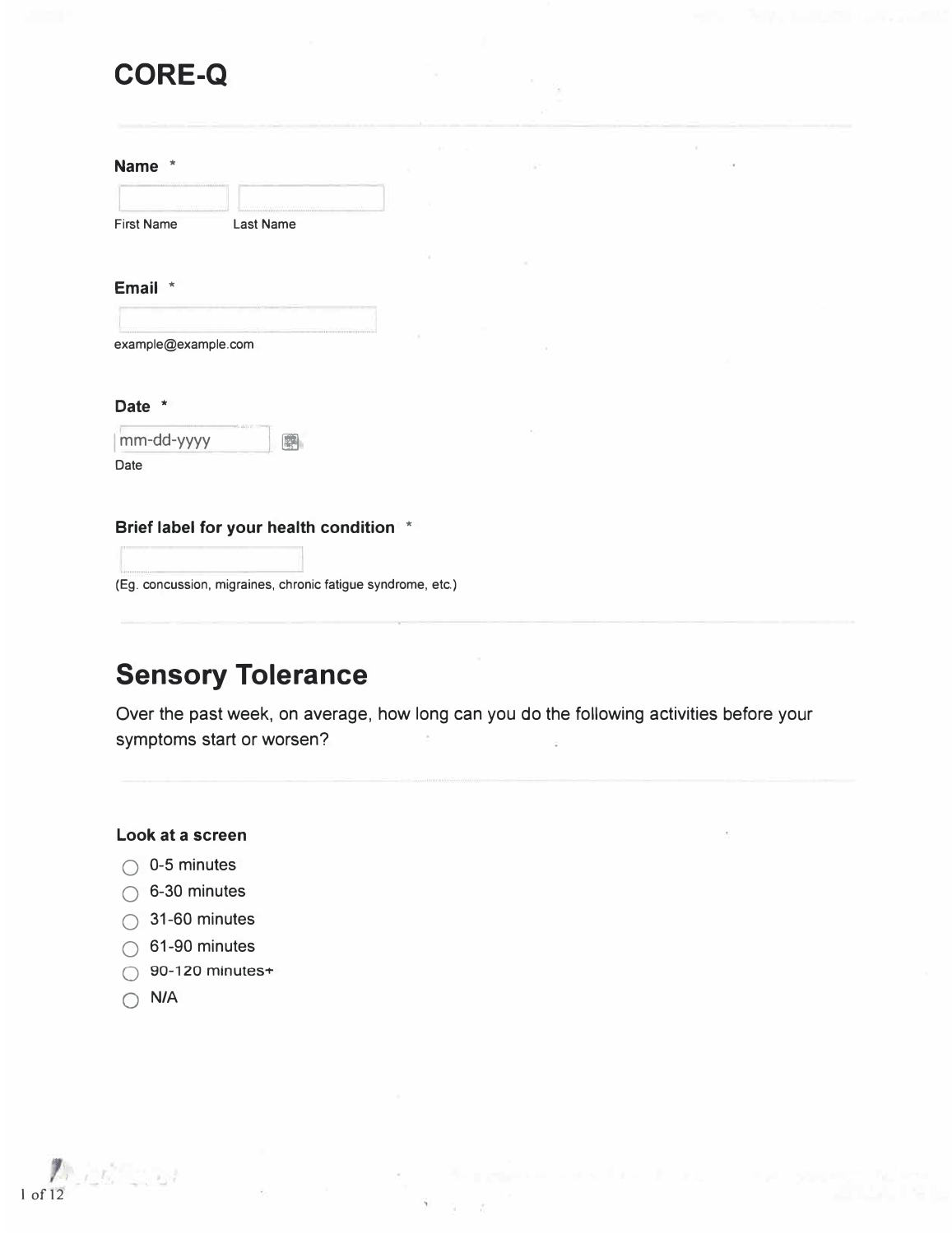#### Use smartphone

- $\bigcirc$  0-5 minutes
- $\bigcirc$  6-30 minutes
- $\bigcirc$  31-60 minutes
- $\bigcirc$  61-90 minutes
- $\bigcirc$  90-120 minutes+
- $\bigcirc$  N/A

#### See lights (eg. sun, fluorescent, headlights)

- $\bigcirc$  0-5 minutes
- $\bigcirc$  6-30 minutes
- $\bigcirc$  31-60 minutes
- $\bigcirc$  61-90 minutes
- $\bigcirc$  90-120 minutes+
- $\bigcirc$  N/A

#### **Listen to noises**

- $\bigcirc$  0-5 minutes
- $\bigcirc$  6-30 minutes
- $\bigcirc$  31-60 minutes
- $\bigcirc$  61-90 minutes
- $\bigcirc$  90-120 minutes+
- $\bigcirc$  N/A

## **Physical Activity Tolerance**

Over the past week, on average, how long can you do the following activities before your symptoms start or worsen?

#### **Light physical activity**

- $\bigcirc$  0-5 minutes
- $\bigcirc$  6-30 minutes
- $\bigcirc$  31-60 minutes
- $\bigcirc$  61-90 minutes
- $\bigcirc$  90-120 minutes+
- $\cap$  N/A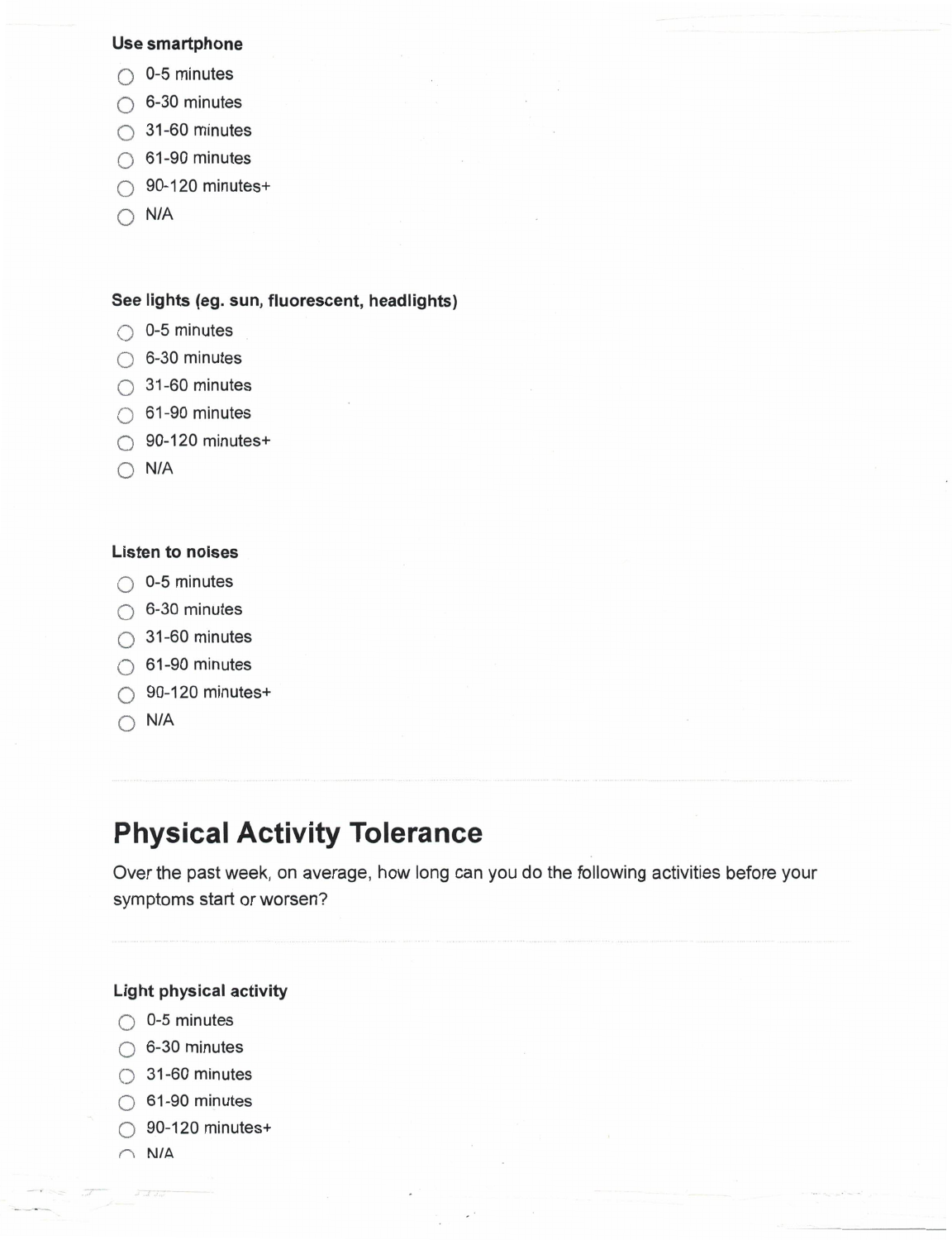#### **Moderate physical activity**

- $\bigcirc$  0-5 minutes
- $\bigcirc$  6-30 minutes
- $\bigcirc$  31-60 minutes
- $\bigcirc$  61-90 minutes
- $\bigcirc$  90-120 minutes+
- $\bigcap$  N/A

#### **Vigorous physical activity**

- $\bigcirc$  0-5 minutes
- $\bigcirc$  6-30 minutes
- $\bigcirc$  31-60 minutes
- $\bigcirc$  61-90 minutes
- $\bigcirc$  90-120 minutes+
- $\bigcap$  N/A

# **Mental Activities**

Over the past week, on average, how long can you do the following activities before your symptoms start or worsen?

#### **Learn something new**

- $\bigcirc$  0-5 minutes
- $\bigcirc$  6-30 minutes
- $\bigcirc$  31-60 minutes
- $\bigcirc$  61-90 minutes
- $\bigcirc$  90-120 minutes+
- $\bigcirc$  N/A

#### **Read words on paper**

- $\bigcirc$  0-5 minutes
- $\bigcirc$  6-30 minutes
- $\bigcirc$  31-60 minutes
- $\bigcirc$  61-90 minutes
- $\bigcirc$  90-120 minutes+
- $\cap$  N/A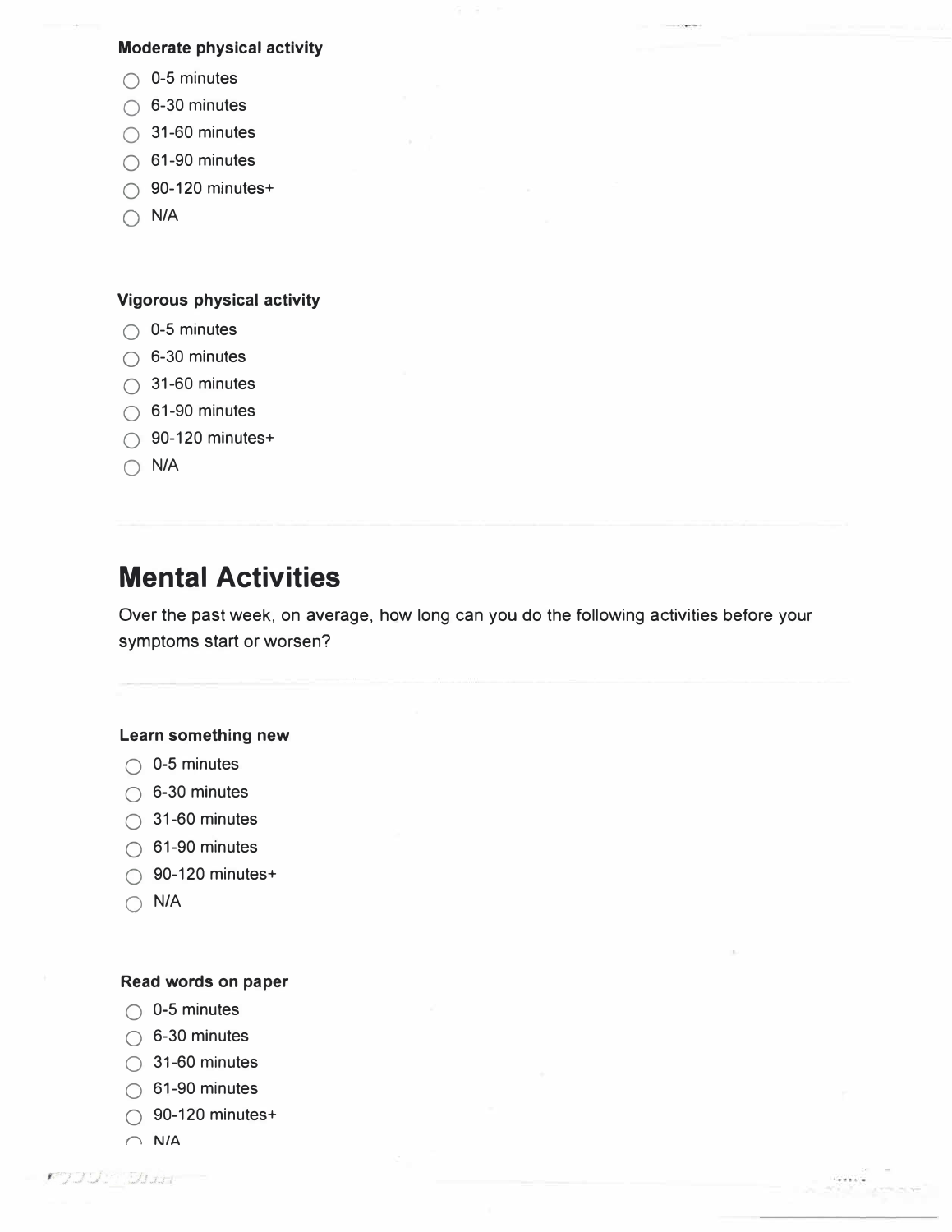#### **Write ideas down**

- $\bigcirc$  0-5 minutes
- $\bigcirc$  6-30 minutes
- $\bigcirc$  31-60 minutes
- $\bigcirc$  61-90 minutes
- $\bigcirc$  90-120 minutes+
- $\bigcap$  N/A

#### **Do more than one task at a time**

- $\bigcirc$  0-5 minutes
- $\bigcirc$  6-30 minutes
- $\bigcirc$  31-60 minutes
- $\bigcirc$  61-90 minutes
- $\bigcirc$  90-120 minutes+
- 0 **N/A**

#### **Converse with 1 person**

- $\bigcirc$  0-5 minutes
- $\bigcirc$  6-30 minutes
- $\bigcirc$  31-60 minutes
- $\bigcirc$  61-90 minutes
- $\bigcirc$  90-120 minutes+
- Q **N/A**

#### **Convrse with a group of people**

- $\bigcirc$  0-5 minutes
- $\bigcirc$  6-30 minutes
- $\bigcirc$  31-60 minutes
- $\bigcirc$  61-90 minutes
- $\bigcirc$  90-120 minutes+
- 0 **N/A**

## **Life Activities**

Over the past week, on average, how long can you do the following activities before your symptoms start or worsen?

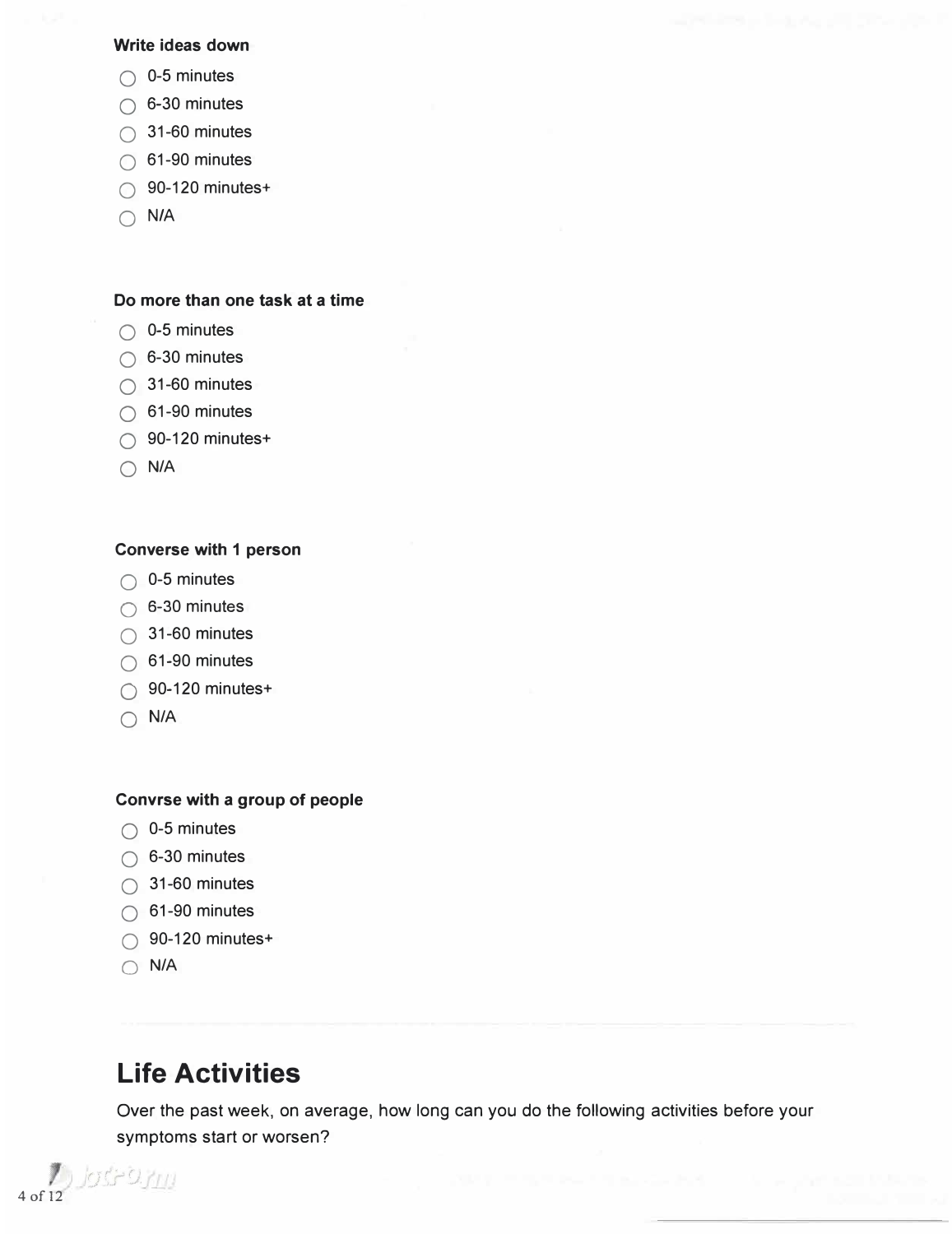#### **Take care of yourself**

- $\bigcirc$  0-5 minutes
- $\bigcirc$  6-30 minutes
- $\bigcirc$  31-60 minutes
- $\bigcirc$  61-90 minutes
- $\bigcirc$  90-120 minutes+
- $\bigcap$  N/A

#### **Take care of others**

- $\bigcirc$  0-5 minutes
- $\bigcirc$  6-30 minutes
- $\bigcirc$  31-60 minutes
- $\bigcirc$  61-90 minutes
- $\bigcirc$  90-120 minutes+
- Q N/A

#### **Take care of pets**

- $\bigcirc$  0-5 minutes
- $\bigcirc$  6-30 minutes
- $\bigcirc$  31-60 minutes
- $\bigcirc$  61-90 minutes
- $\bigcirc$  90-120 minutes+
- Q **N/A**

#### **Prepare meals**

- $\bigcirc$  0-5 minutes
- $\bigcirc$  6-30 minutes
- $\bigcirc$  31-60 minutes
- $\bigcirc$  61-90 minutes
- 0 90-120 minutes+
- 0 **N/A**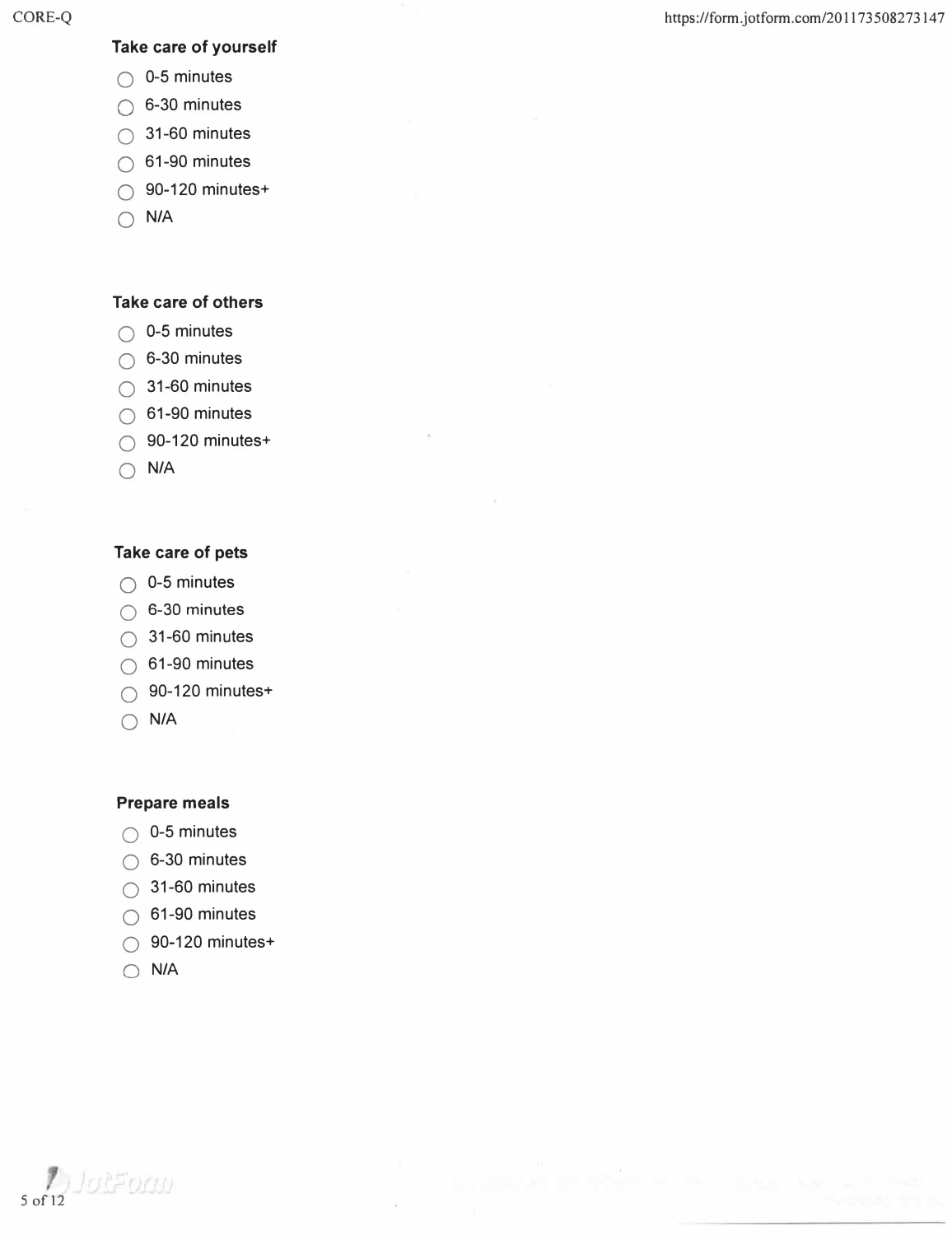#### **Do housework**

- $\bigcirc$  0-5 minutes
- $\bigcirc$  6-30 minutes
- $\bigcirc$  31-60 minutes
- $\bigcirc$  61-90 minutes
- $\bigcirc$  90-120 minutes+
- $\bigcap$  **N/A**

#### **Drive**

- $\bigcirc$  0-5 minutes
- $\bigcirc$  6-30 minutes
- $\bigcirc$  31-60 minutes
- $\bigcirc$  61-90 minutes
- $\bigcirc$  90-120 minutes+
- $\bigcap$  **N/A**

#### **Ride public transportation**

- $\bigcirc$  0-5 minutes
- $\bigcirc$  6-30 minutes
- $\bigcirc$  31-60 minutes
- $\bigcirc$  61-90 minutes
- $\bigcirc$  90-120 minutes+
- $\bigcap$  **N/A**

#### **Grocery shop**

- $\bigcirc$  0-5 minutes
- $\bigcirc$  6-30 minutes
- $\bigcirc$  31-60 minutes
- $\bigcirc$  61-90 minutes
- $\bigcirc$  90-120 minutes+
- $\bigcap$  **N/A**

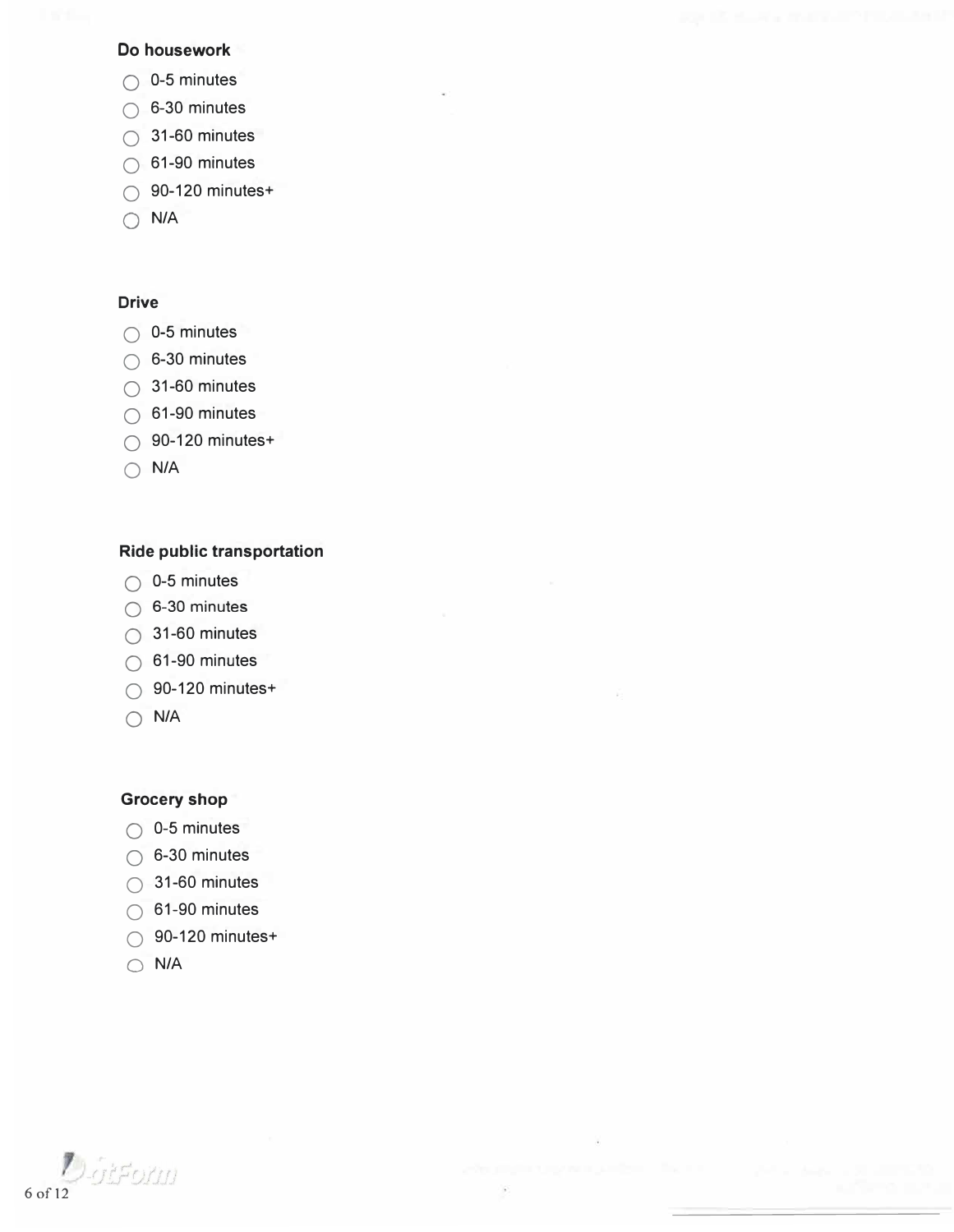### **Do your usual work/school activities**

- $\bigcirc$  0-5 minutes
- $\bigcirc$  6-30 minutes
- $\bigcirc$  31-60 minutes
- $\bigcirc$  61-90 minutes
- $\bigcirc$  90-120 minutes+
- $\bigcap$  N/A

### **Other difficulties**



**How many of the activities above can you do in a typical day before your symptoms start or worsen?** 

| <u> 1908 - La Carlo Alemania e de la Carlo Alemania de la Carlo Alemania de la Carlo Alemania de la Carlo Alemania</u> | 1 2 3 4 5 6 7 8 9 10 |  |  |  |  |  |
|------------------------------------------------------------------------------------------------------------------------|----------------------|--|--|--|--|--|
|                                                                                                                        | 0 0 0 0 0 0 0 0 0 0  |  |  |  |  |  |

**If you did too much in a day and your symptoms got worse, how long would it typically take for symptoms to go back to usual?** 

- $\bigcirc$  0-5 minutes
- $\bigcirc$  6-30 minutes
- $\bigcirc$  31-60 minutes
- $\bigcirc$  61-90 minutes
- $\bigcirc$  90-120 minutes+
- $\bigcap$  **N/A**

## **Social Participation**

Over the past week, on average, how long can you do the following activities before your symptoms start or worsen?

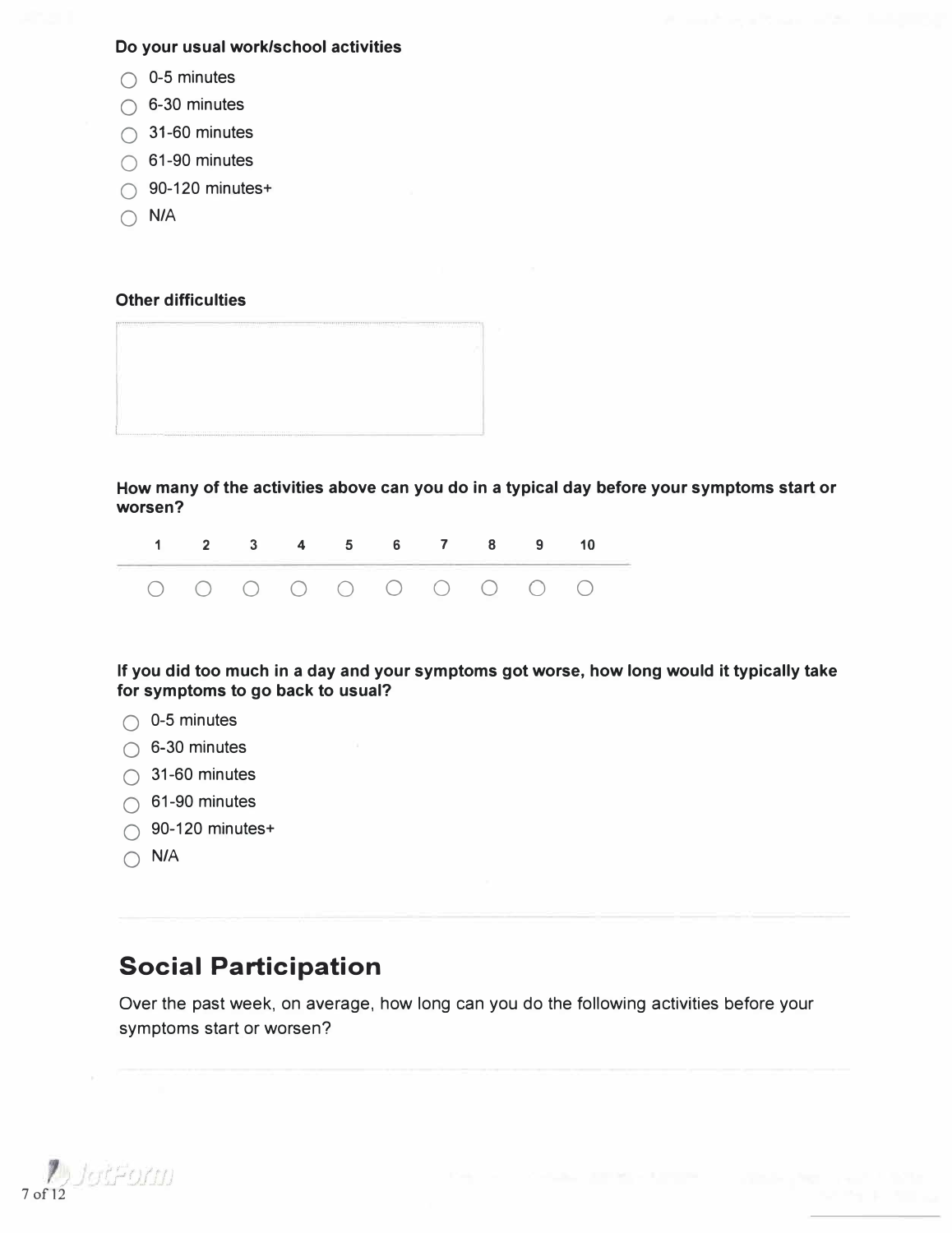#### **Go to a restaurant**

- $\bigcirc$  0-5 minutes
- $\bigcirc$  6-30 minutes
- $\bigcirc$  31-60 minutes
- $\bigcirc$  61-90 minutes
- $\bigcirc$  90-120 minutes+
- Q **N/A**

#### **Go to the movies**

- $\bigcirc$  0-5 minutes
- $\bigcirc$  6-30 minutes
- $\bigcirc$  31-60 minutes
- $\bigcirc$  61-90 minutes
- $\bigcirc$  90-120 minutes+
- $\bigcirc$  **N/A**

#### **Go to small social event**

- $\bigcirc$  0-5 minutes
- $\bigcirc$  6-30 minutes
- $\bigcirc$  31-60 minutes
- $\bigcirc$  61-90 minutes
- $\bigcirc$  90-120 minutes+
- Q **N/A**
- 

#### **Go to a large social event**

- $\bigcirc$  0-5 minutes
- $\bigcirc$  6-30 minutes
- $\bigcirc$  31-60 minutes
- $\bigcirc$  61-90 minutes
- $\bigcirc$  90-120 minutes+
- **0 N/A**

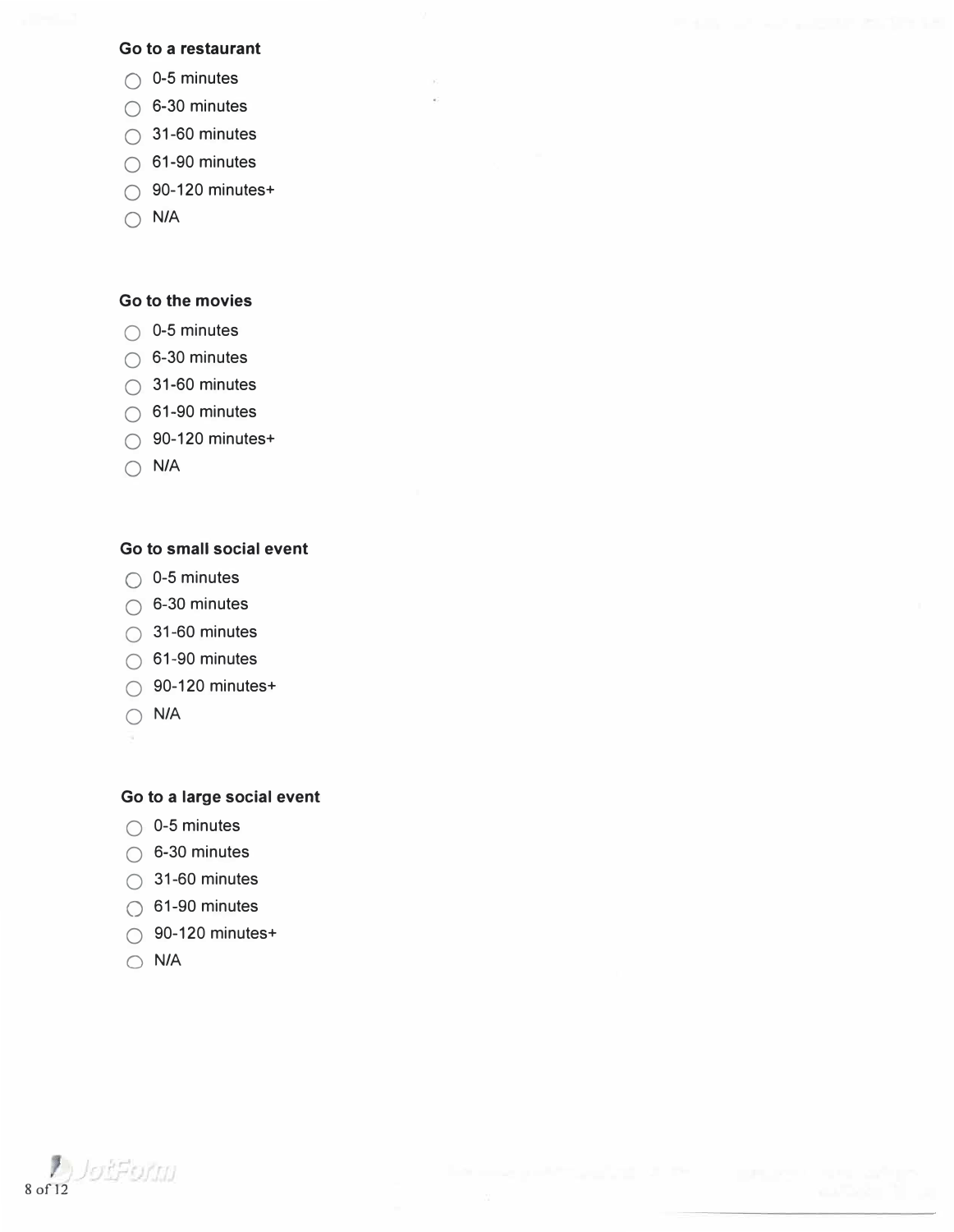### **Attend a crowded event**

- **Q 0-5** minutes
- $\bigcirc$  6-30 minutes
- **Q** 31-60 minutes
- **Q** 61-90 minutes
- **Q** 90-120 minutes+
- **Q N/A**

# **Individual Influences on Recovery**

How much do the following things affect your functional recovery?

|                                             |              | <b>Health &amp; Knowledge</b> |                      |                |           |                                  |
|---------------------------------------------|--------------|-------------------------------|----------------------|----------------|-----------|----------------------------------|
| Your overall physical health                |              |                               |                      |                |           |                                  |
|                                             | $\mathbf{1}$ | $2^{\circ}$                   |                      | $3 \quad 4$    | 5         |                                  |
| Negatively affects your recovery            | $\bigcap$    | $\bigcap$                     | $\bigcap$            | ∩              | $\bigcap$ | Positively affects your recovery |
| Your current knowledge about your condition |              |                               |                      |                |           |                                  |
|                                             | 1            | $\overline{2}$                | $3^{\circ}$          | $\overline{4}$ | 5         |                                  |
| Negatively affects your recovery            | ∩            |                               |                      |                | $\bigcap$ | Positively affects your recovery |
|                                             |              |                               | <b>Mental Health</b> |                |           |                                  |
| Your mental health                          |              |                               |                      |                |           |                                  |
|                                             | 1            | $2^{\sim}$                    | $3^{\circ}$          | $\overline{4}$ | 5         |                                  |
| Negatively affects your recovery            |              |                               |                      |                | ◯         | Positively affects your recovery |
|                                             |              |                               |                      |                |           |                                  |

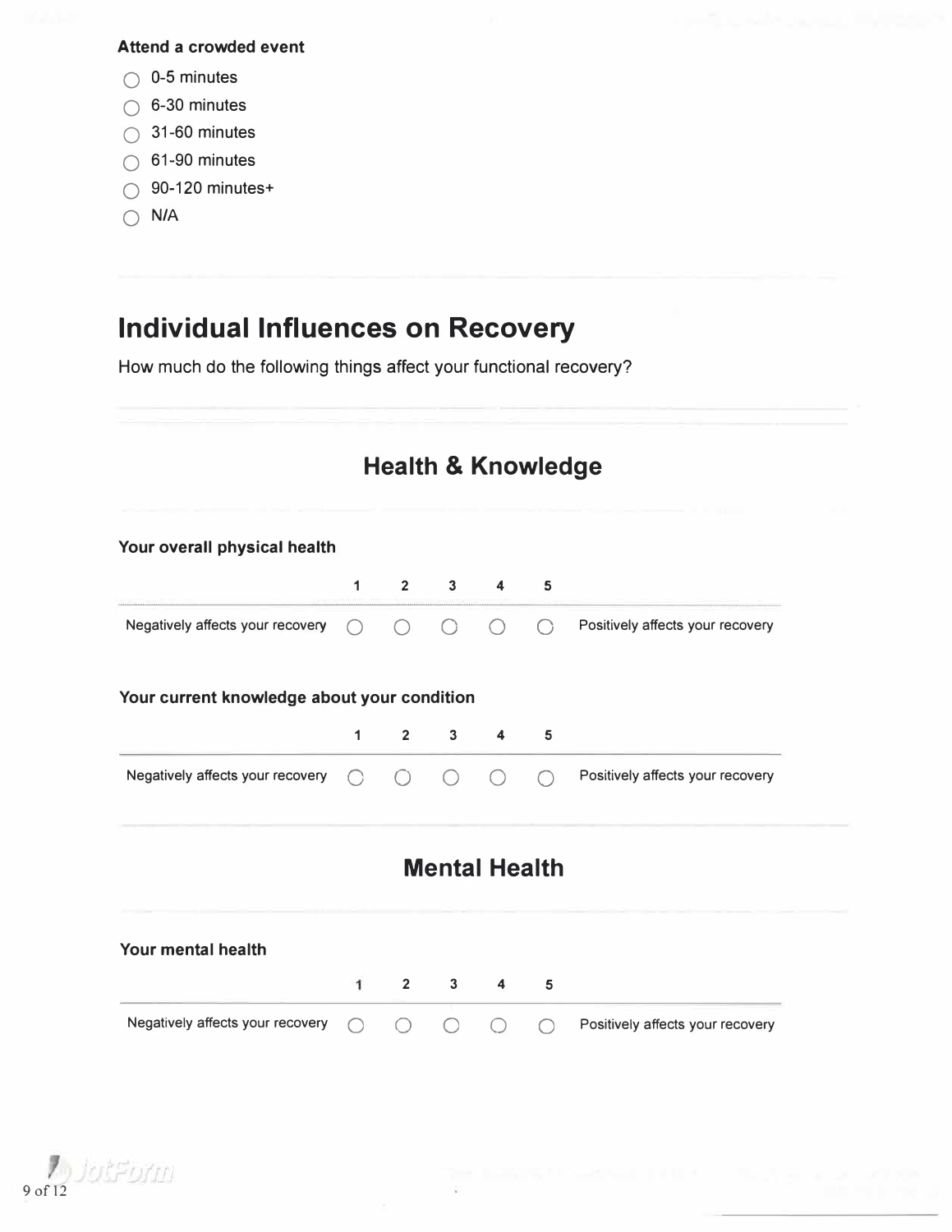| 1         | $\overline{2}$          | $\mathbf{3}$                         | 4                                           | 5                                                 |                                                                                                                                                                                                           |
|-----------|-------------------------|--------------------------------------|---------------------------------------------|---------------------------------------------------|-----------------------------------------------------------------------------------------------------------------------------------------------------------------------------------------------------------|
|           |                         |                                      |                                             |                                                   | Positively affects your recovery                                                                                                                                                                          |
|           |                         |                                      |                                             |                                                   |                                                                                                                                                                                                           |
| 1         | $\overline{2}$          | 3                                    | 4                                           | 5                                                 |                                                                                                                                                                                                           |
|           |                         |                                      |                                             |                                                   | Positively affects your recovery                                                                                                                                                                          |
|           |                         |                                      |                                             |                                                   |                                                                                                                                                                                                           |
| 1         | $\overline{2}$          | $\mathbf{3}$                         | 4                                           | 5                                                 |                                                                                                                                                                                                           |
|           |                         |                                      |                                             |                                                   | Positively affects your recovery                                                                                                                                                                          |
|           |                         |                                      |                                             |                                                   |                                                                                                                                                                                                           |
|           |                         |                                      |                                             |                                                   |                                                                                                                                                                                                           |
| 1         | $\overline{\mathbf{2}}$ | 3                                    | 4                                           | 5                                                 |                                                                                                                                                                                                           |
|           |                         |                                      |                                             |                                                   | Positively affects your recovery                                                                                                                                                                          |
|           |                         |                                      |                                             |                                                   |                                                                                                                                                                                                           |
| 1         | $\mathbf{2}$            | 3                                    | 4                                           | 5                                                 |                                                                                                                                                                                                           |
| $\bigcap$ | $\bigcirc$              | ∩                                    |                                             |                                                   | Positively affects your recovery                                                                                                                                                                          |
|           |                         |                                      |                                             |                                                   |                                                                                                                                                                                                           |
| 1         | $\overline{2}$          | 3                                    | 4                                           | 5                                                 |                                                                                                                                                                                                           |
| ∩         | ○                       | ∩                                    | $\left(\begin{array}{c} \end{array}\right)$ | ∩                                                 | Positively affects your recovery                                                                                                                                                                          |
|           |                         |                                      |                                             |                                                   |                                                                                                                                                                                                           |
|           |                         | Your ability to manage the household | Your ability to cope with a stressful event | Your ability to cope with day-to-day frustrations | Accepting your new sense of self since your condition<br><b>Cognitive Health</b><br>Your ability to work or study at your previous level of quality<br>Your ability to manage money and personal finances |

### **Relationships with family and friends**

 $10$  of 12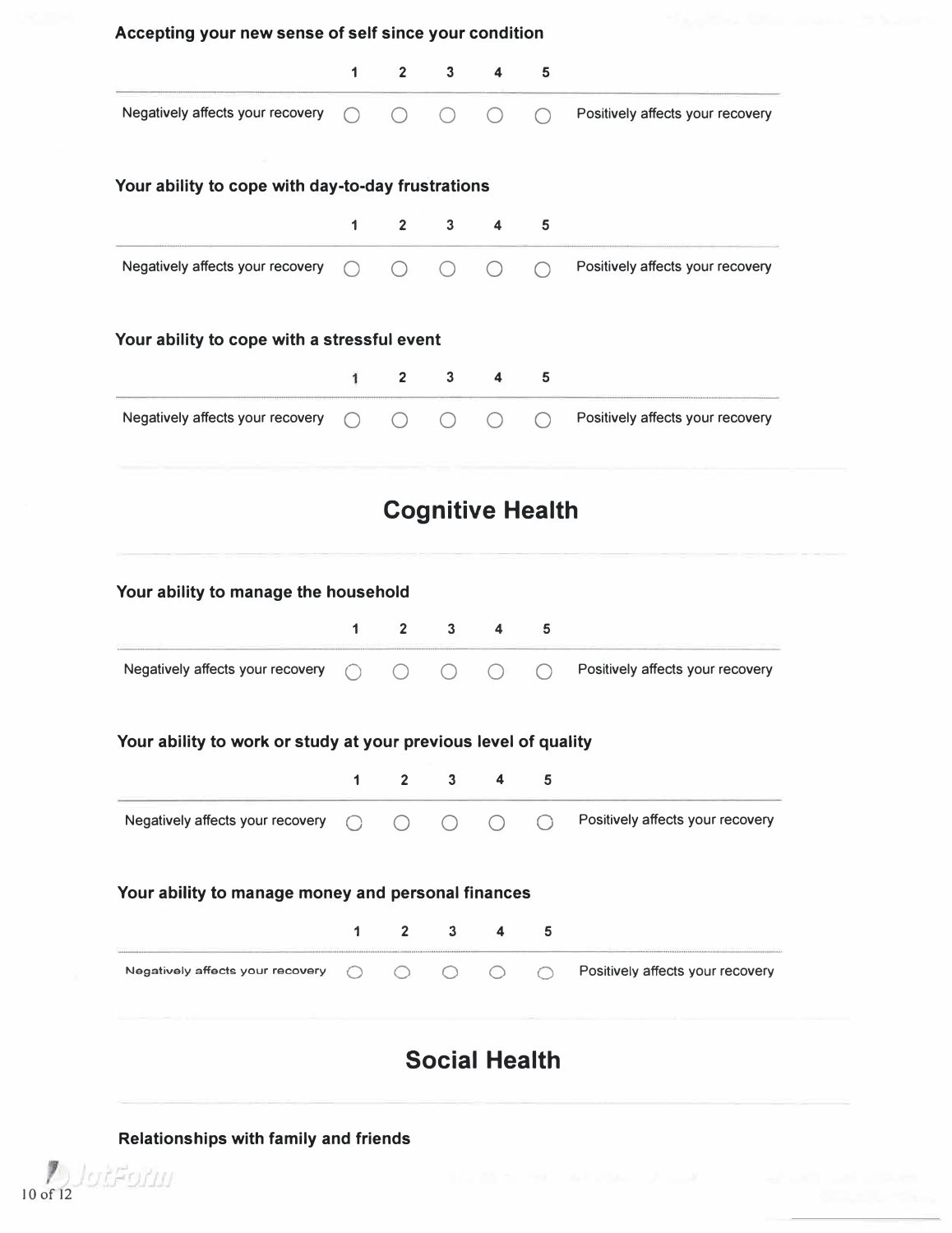|                                                                                                                                                      | $\mathbf 1$  | $\overline{2}$ | 3            | 4                       | 5 |                                  |
|------------------------------------------------------------------------------------------------------------------------------------------------------|--------------|----------------|--------------|-------------------------|---|----------------------------------|
| Negatively affects your recovery                                                                                                                     | $\bigcirc$   |                |              |                         |   | Positively affects your recovery |
| <b>Attitude of family and friends</b>                                                                                                                |              |                |              |                         |   |                                  |
|                                                                                                                                                      | $\mathbf{1}$ | $\overline{2}$ | $3^{\circ}$  | $\overline{\mathbf{4}}$ | 5 |                                  |
| Negatively affects your recovery                                                                                                                     | $\bigcap$    |                |              |                         |   | Positively affects your recovery |
| <b>Using social media</b>                                                                                                                            |              |                |              |                         |   |                                  |
|                                                                                                                                                      | 1            | $\overline{2}$ | $3^{\circ}$  | $\blacktriangleleft$    | 5 |                                  |
| Negatively affects your recovery                                                                                                                     |              |                |              |                         |   | Positively affects your recovery |
|                                                                                                                                                      |              |                |              | <b>Environment</b>      |   |                                  |
|                                                                                                                                                      |              |                |              |                         |   |                                  |
|                                                                                                                                                      |              |                |              |                         |   |                                  |
|                                                                                                                                                      |              |                |              |                         |   |                                  |
|                                                                                                                                                      | 1            | $\overline{2}$ | $\mathbf{3}$ | $\overline{4}$          | 5 |                                  |
|                                                                                                                                                      |              |                |              |                         |   | Positively affects your recovery |
|                                                                                                                                                      |              |                |              |                         |   |                                  |
|                                                                                                                                                      | 1            | $\overline{2}$ | $\mathbf{3}$ | 4                       | 5 |                                  |
| Negatively affects your recovery<br>Negatively affects your recovery                                                                                 | $\bigcap$    | $\bigcirc$     |              |                         |   | Positively affects your recovery |
|                                                                                                                                                      |              |                |              |                         |   |                                  |
|                                                                                                                                                      | $\mathbf{1}$ | $\overline{2}$ | 3            | 4                       | 5 |                                  |
| Having enough money to meet your needs<br><b>Access to healthcare</b><br>Level of support you're getting at home<br>Negatively affects your recovery | $\bigcap$    | ◯              |              |                         |   | Positively affects your recovery |
| Level of support from friends, colleagues, support groups                                                                                            |              |                |              |                         |   |                                  |
|                                                                                                                                                      | $\mathbf{1}$ | $\overline{2}$ | $\mathbf{3}$ | 4                       | 5 |                                  |
| Negatively affects your recovery                                                                                                                     | $\bigcirc$   |                |              |                         |   | Positively affects your recovery |

Level of sunnort at work or school

11 of 12